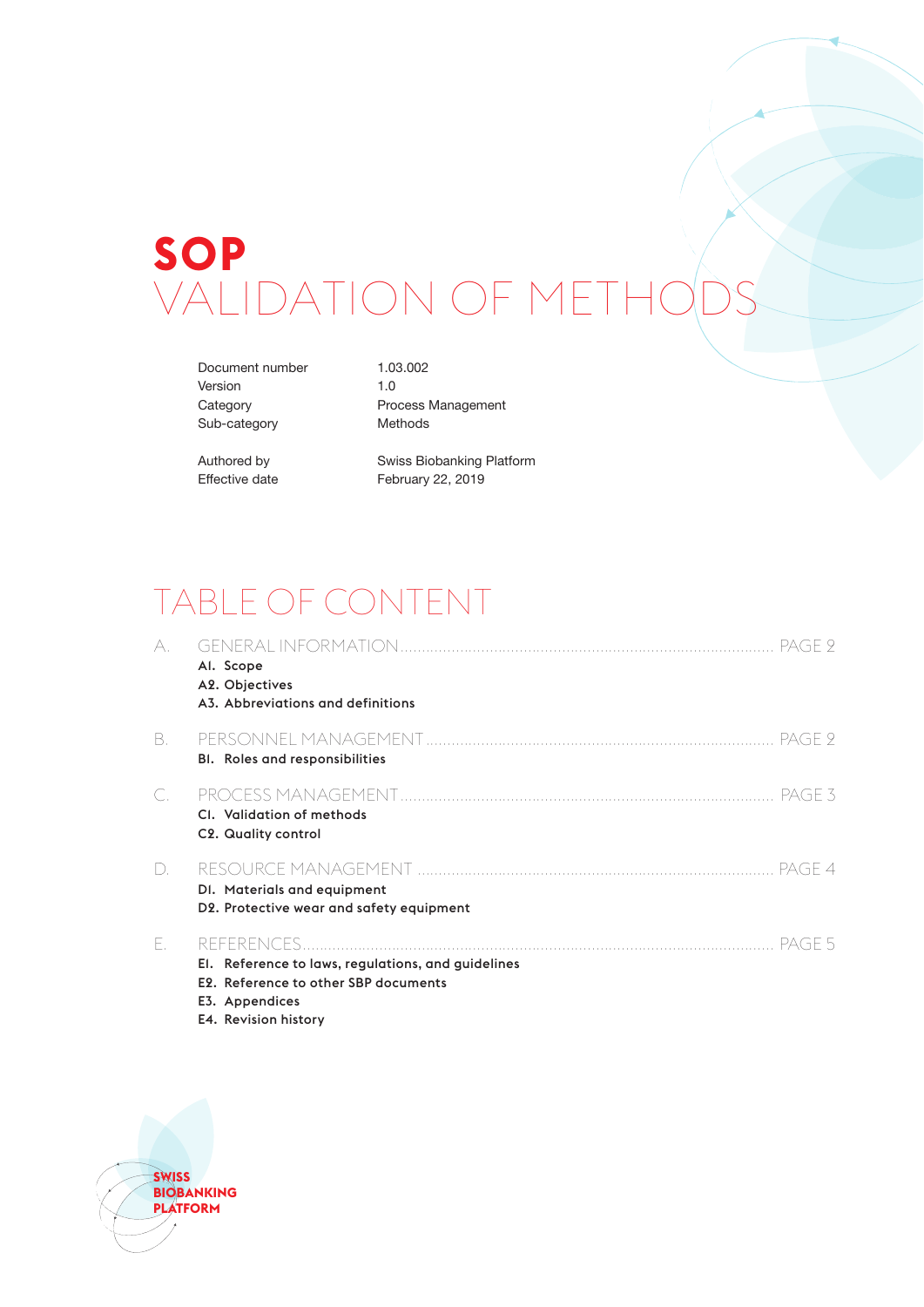# A. GENERAL INFORMATION

### **A1. SCOPE**

Validation is the process by which a method is ensured to be repeatable, reproducible, precise, and accurate. This SOP provides guidance in the development and validation of methods, when no standardised methods are available or when standardised methods are modified to extend their intended purpose.

This SOP does not cover safety procedures for using equipment and handling reagents; personnel shall follow institutional safety guidelines.

## **A2. OBJECTIVES**

- **>** Ensure that BB methods selected, modified, or developed are appropriate for the intended use.
- **>** Ensure that BB methods are appropriate, validated, and properly documented in the Methods list (Document 2.03.005) and/or in the Document Management System or BIMS.
- **>** Ensure that personnel, who will apply the newly validated methods, are qualified to perform the task.
- **>** Ensure that each method applied has suitable facilities, equipment, and consumables with appropriate metrological monitoring.

## **A3. ABBREVIATIONS AND DEFINITIONS**

For this document, the following abbreviations apply. BB = Biobank BIMS = Biobank Information Management System Mgmt = Management QR = Quality Representative SBP = Swiss Biobanking Platform SOP = Standard Operating Procedure

See SBP Glossary for definitions.

The SBP SOPs are based on Good Biobanking Practices to ensure an optimal setup for the biobanking activities.

Additionally, the SBP SOPs can serve as a reference for BBs to develop site-specific Work Instructions.

# B. PERSONNEL MANAGEMENT

# **B1. ROLES AND RESPONSIBILITIES**

| <b>BB</b> personnel        | <b>Responsibility / role</b>                                                                                                                                                                                       |  |  |
|----------------------------|--------------------------------------------------------------------------------------------------------------------------------------------------------------------------------------------------------------------|--|--|
| <b>BB Director/Manager</b> | > Validates and approves newly developed methods                                                                                                                                                                   |  |  |
| Laboratory personnel       | > Identification of new methods<br>> Literature review<br>> Development of new methods<br>> Carrying out of measurements<br>> Acceptance or rejection of measurement results<br>> Writing of new Work Instructions |  |  |
| ΟR                         | > Validates new Work Instructions<br>> Performs Quality Control                                                                                                                                                    |  |  |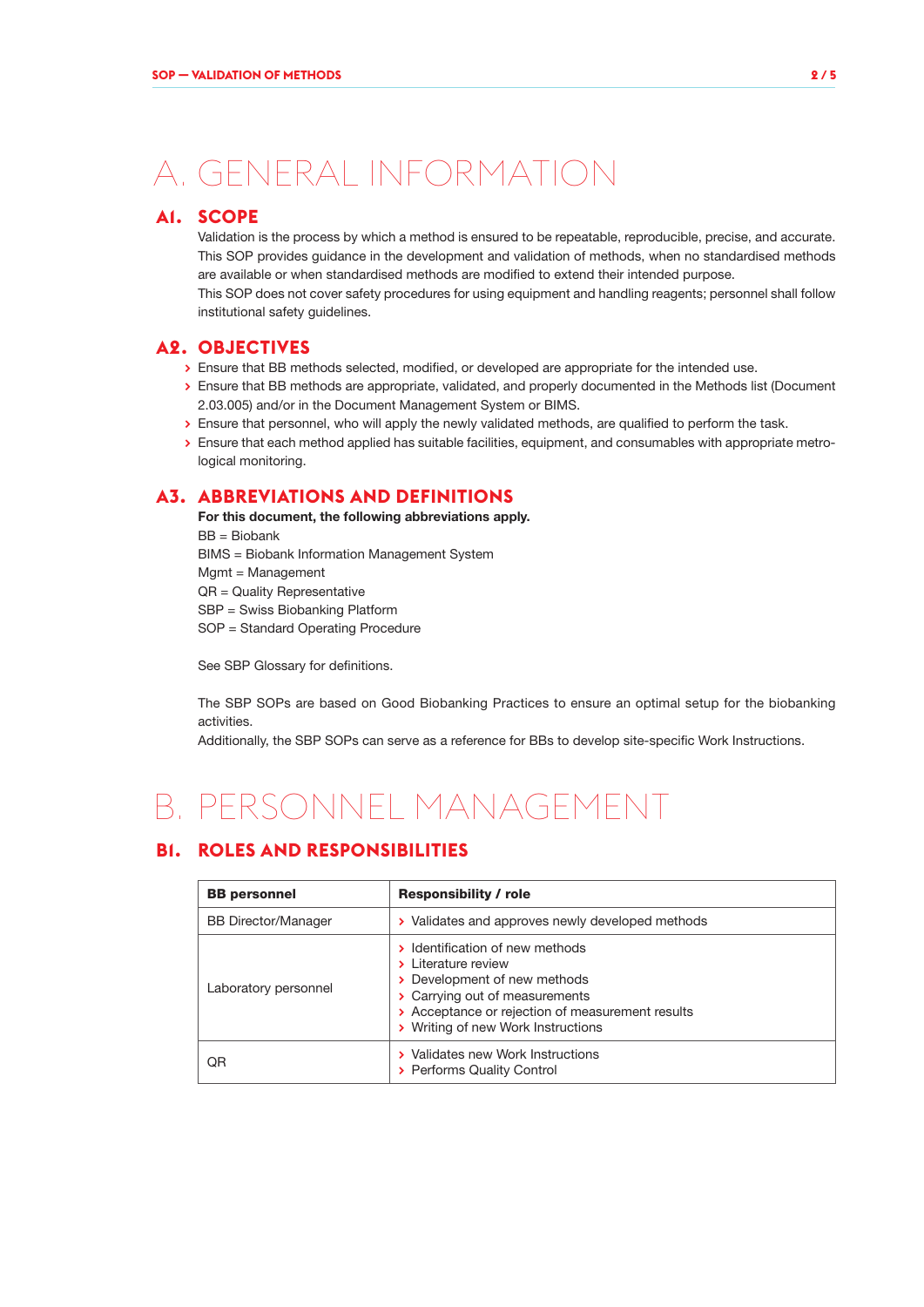# C. PROCESS MANAGEMENT

# **C1. VALIDATION OF METHODS**

The following flowchart represents the steps to follow to develop a new method or validate an already existing one.



#### **C1.1. Need of a new method**

**>** New methods shall be developed or adapted when no standardised methods are available or when a modification of a standardised method is required.

#### **C1.2 Literature review**

**>** Before developing new methods, an accurate and in-depth literature review, concerning the new methods that the BB personnel want to apply, shall be conducted.

#### **C1.3 Development of a new method**

- **>** The laboratory personnel shall develop and optimise the selected method.
- **>** The laboratory personnel shall carry out the test experiments with the developed method.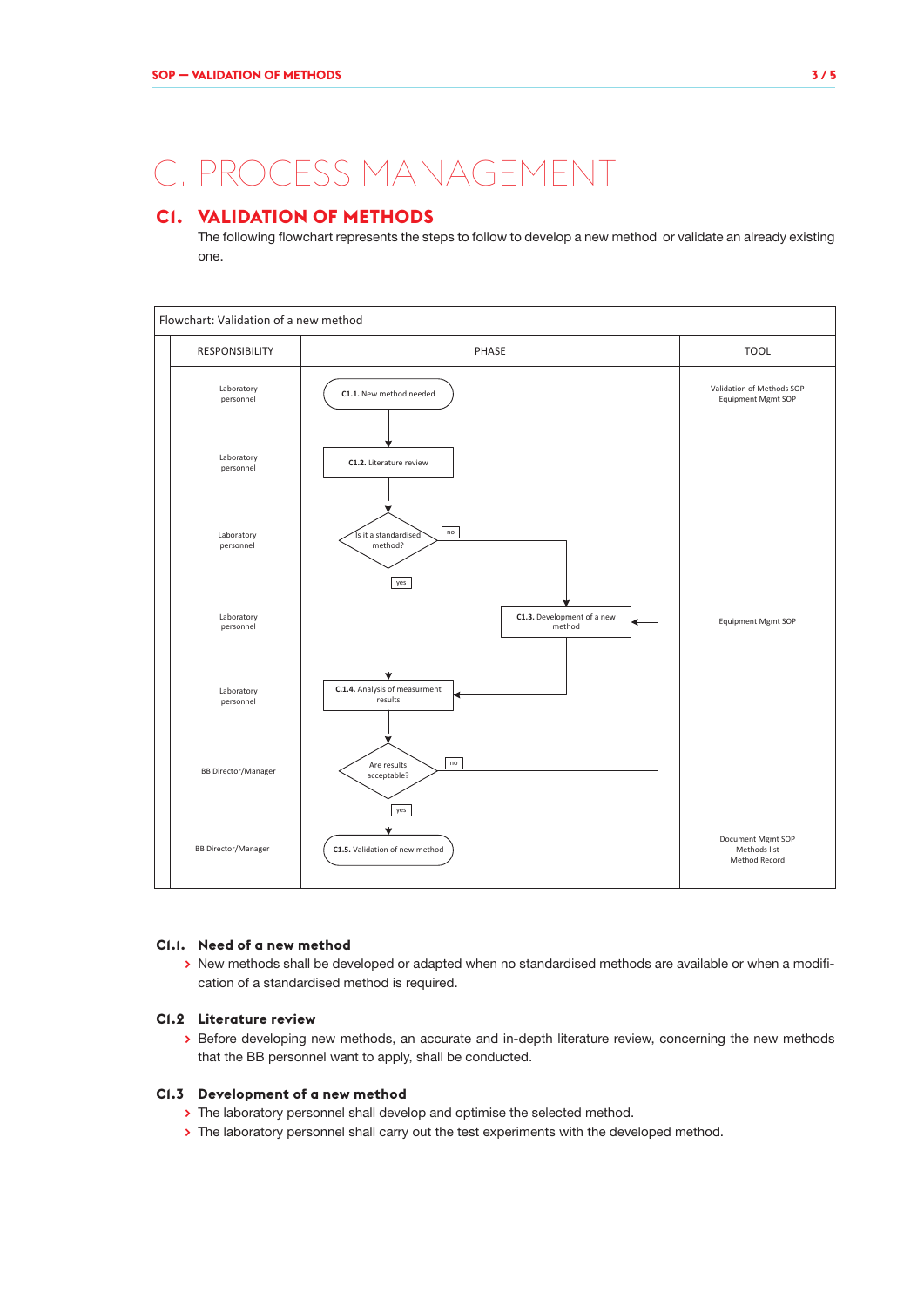#### **C1.4. Analysis of measurement results**

- **>** The laboratory personnel shall analyse the new method measurements to ensure that the requirements for the intended purpose are met. Data and statistical treatments on the measurement results should be used to determine whether the methods can be accepted or must be rejected. The following criteria should be fulfilled: Repeatability, Reproducibility, Accuracy, and Precision.
- **>** In the presence of any non-conformities, the laboratory personnel shall follow the procedures described in the Non-conformity Management SOP (Document 1.04.002).

#### **C1.5. Validation of the method**

**>** The BB Director/Manager shall evaluate if the new method can be accepted and, therefore, implemented or not, based on the analysis of measurement results.

#### **C1.6. Documentation of the new methods**

- **>** Upon acceptance of the new method, laboratory personnel shall write BB Work Instructions for the new method.
- **>** The BB Director/Manager shall validate the BB Work Instructions for the new method.
- **>** When a new method is validated, a new Method record (Document 2.03.004) shall be created and maintained. The method record should contain the following information: title of the method, short description of the method, source of the method, parameters or quantities or ranges to be determined, equipment requirements, consumables required, description of the methodological step-by-step protocol, any safety measures to be observed, criteria for approval, the uncertainty estimated for the new method results.
- **>** A Methods list (Document 2.03.005) containing all methods validated shall be maintained as well.
- **>** The Method list (Document 2.03.005) and the Method record (Document 2.03.004) shall be recorded in the Document Management System or BIMS and should be readily accessible for audits, as further explained in the Internal audit SOP (Document 1.04.004).

### **C2. QUALITY CONTROL**

- **>** The QR controls that personnel, who are responsible for the validation of methods, are qualified for the task, as reported in the Personnel file (Document 2.02.001), as established in the Personnel Management SOP (Document 1.02.001).
- **>** The QR controls that the report and the documentation concerning the new methods is compliant with standard requirements.
- **>** Quality control outcomes should be recorded in the Quality Control Results (Document 2.04.009).

# D. RESOURCE MANAGEMENT

### **D1. MATERIALS AND EQUIPMENT**

The materials and equipment in the following list are recommendations only and may be substituted by alternative/equivalent products more suitable for the specific task or procedure.

| <b>Materials and equipment</b> |  |  |
|--------------------------------|--|--|
| Consumables                    |  |  |
| Equipment                      |  |  |

### **D2. PROTECTIVE WEAR AND SAFETY EQUIPMENT**

Personnel shall follow institutional safety requirements at all times.

Safety equipment / protective wear

Safety equipment for equipment calibration and maintenance